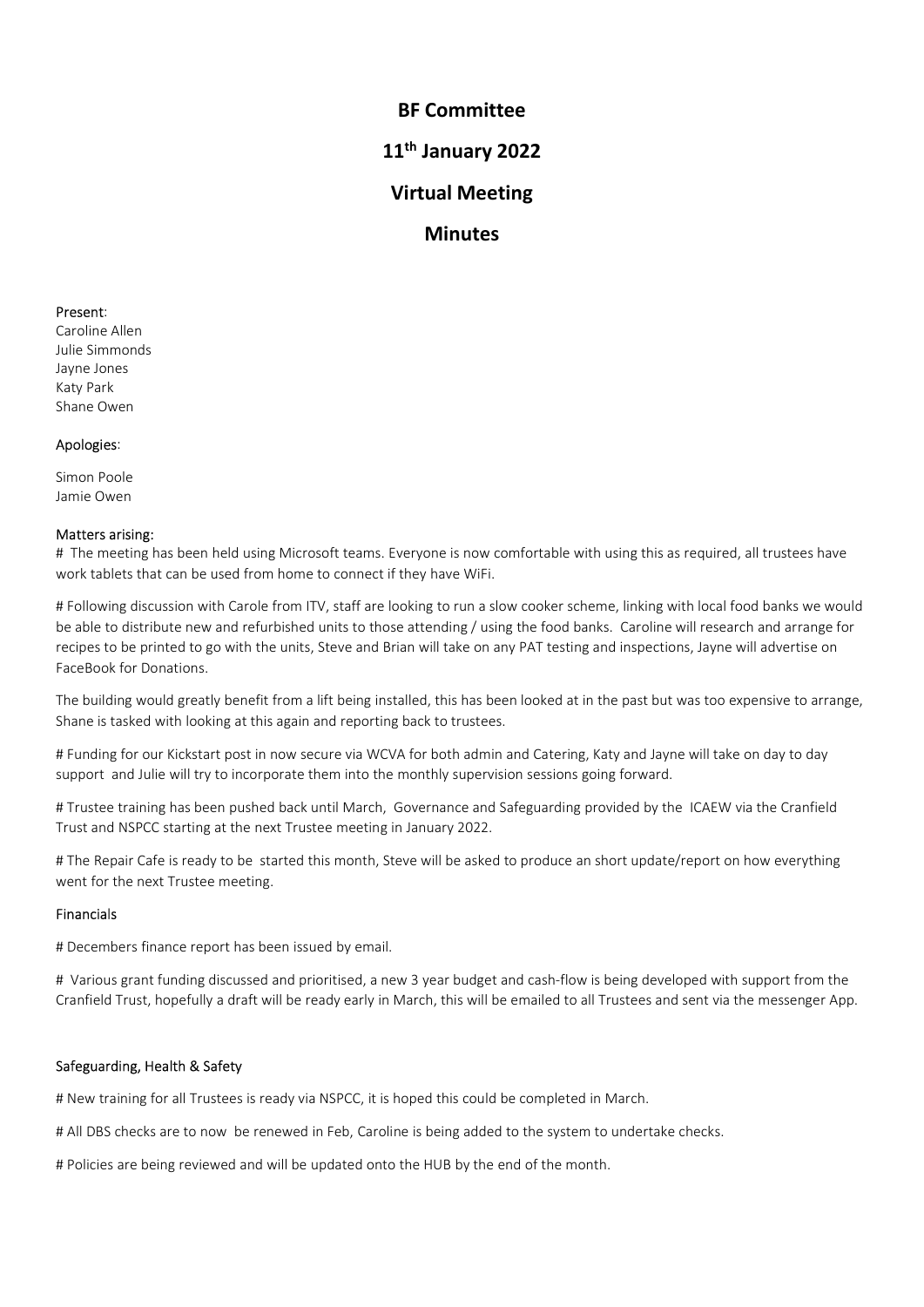**Building matters**<br>
# Programme of works was discussed, no actions required from Trustee, Steve or Shane w<br>
# Steve and Brian have been busy completing the essential repairs required, the Men's She<br>
workshop roof to be ins **Building matters**<br># Programme of works was discussed, no actions required from Trustee, Steve or Shane will feedback on the EAP at the next<br>meeting.<br># Steve and Brian have been busy completing the essential repairs requir meeting. **# Programme of works was discussed, no actions required from Trustee, Steve or Shane will feedback on the EAP at the next meeting.**<br># Steve and Brian have been busy completing the essential repairs required, the Men's She **Building matters**<br>
# Programme of works was discussed, no actions required from Trustee, Steve or Shane will feedback on the EAP at the next<br>
# Steve and Brian have been busy completing the essential repairs required, the Building matters<br>
# Programme of works was discussed, no actions required from Trustee, Steve or Shane will<br>
# Steve and Brian have been busy completing the essential repairs required, the Men's Shed<br>
workshop roof to be i **#** Programme of works was discussed, no actions required from Trustee, Steve or Shane will feedback on the EAP at the next<br>meeting.<br># Steve and Brian have been busy completing the essential repairs required, the Men's She Building matters<br>
# Programme of works was discussed, no actions required from Trustee, Steve or Shane<br>
# Steve and Brian have been busy completing the essential repairs required, the Men's<br>
\* Workshop roof to be installed **Building matters**<br># Programme of works was discussed, no actions required from Trustee, Steve or Shane will feedback on the EAP at the next<br># Steve and Brian have been busy completing the essential repairs required, the M